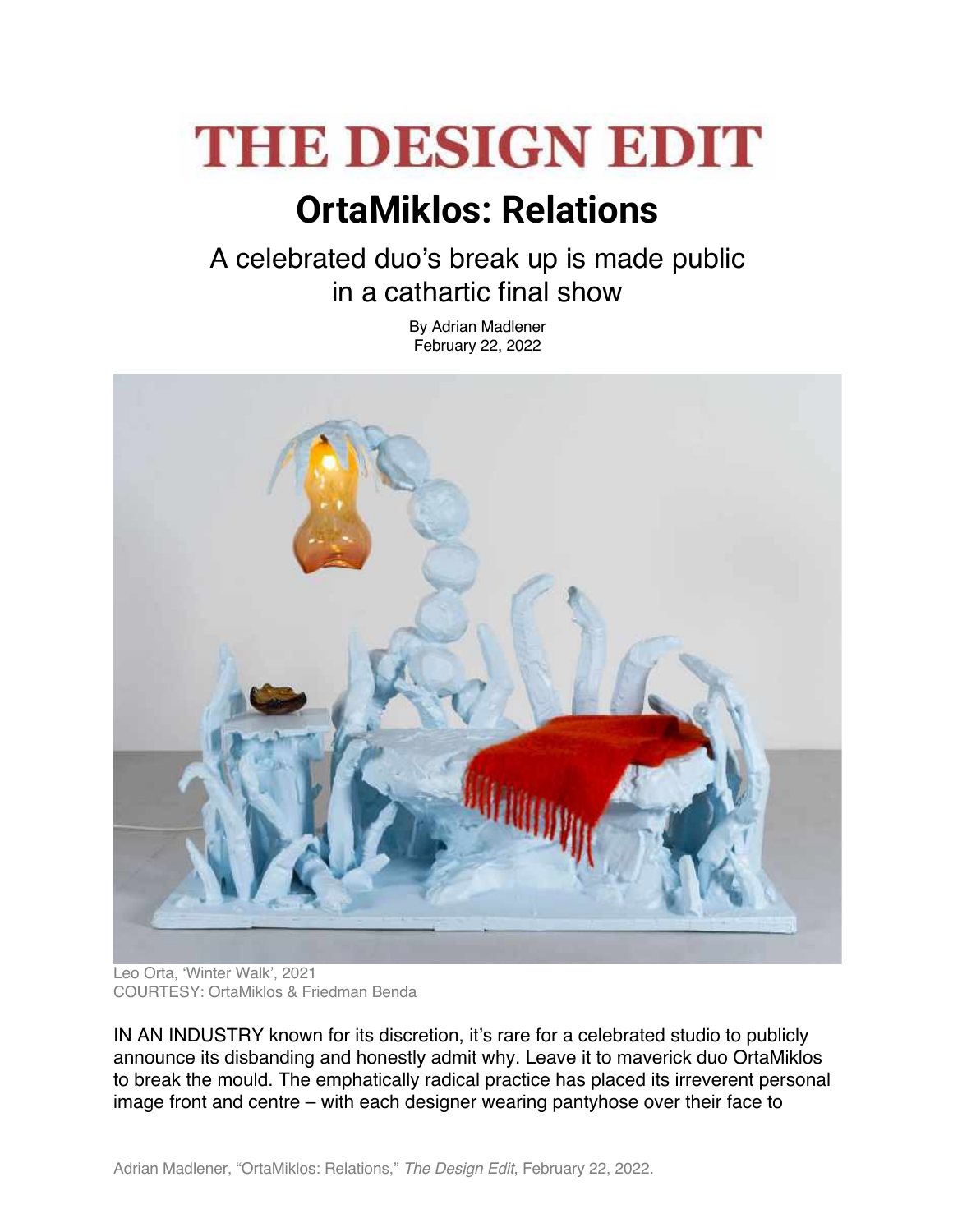partially conceal his identity during interviews. A meteoric end, marked by one last show, is entirely in keeping with the studio's theatrical character.



OrtaMiklos, 'Apocalypticopunk', 2021 COURTESY: OrtaMiklos & Friedman Benda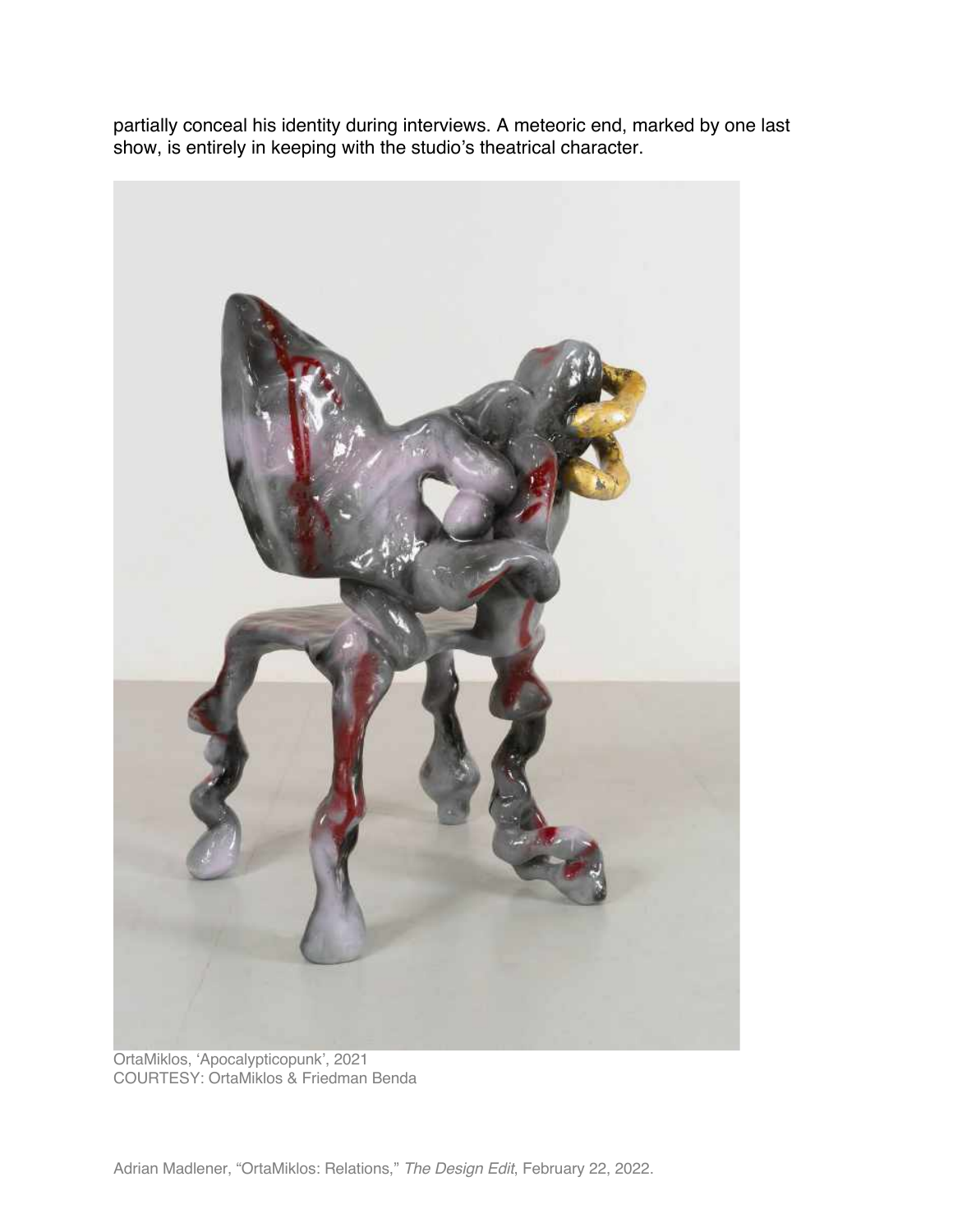Mounted at New York's Friedman Benda gallery, the duo's main platform since 2018, the 'OrtaMiklos: Relations' exhibition serves as both a review – highlighting the key moments of a now-dissolved entity – and introduction of two independent talents: Leo Orta and Victor Miklos Andersen.



Victor Miklos Andersen, 'Brut Nouveau', 2021 COURTESY: OrtaMiklos & Friedman Benda

"There are a number of elements that led to the decision to do a show looking at this pivotal moment," reflects gallery founder and principal Marc Benda. "The decision to work separately was a natural development. They both wanted to pursue new directions, and they both had a growing desire to work independently after a very intense and prolific seven years during which they collaborated. It also provides public closure to one of the most explosive duos in the design field. This will give them both an opportunity to pick up their threads individually, without rupture, as well as allowing them to develop their first independent steps within sight of each other."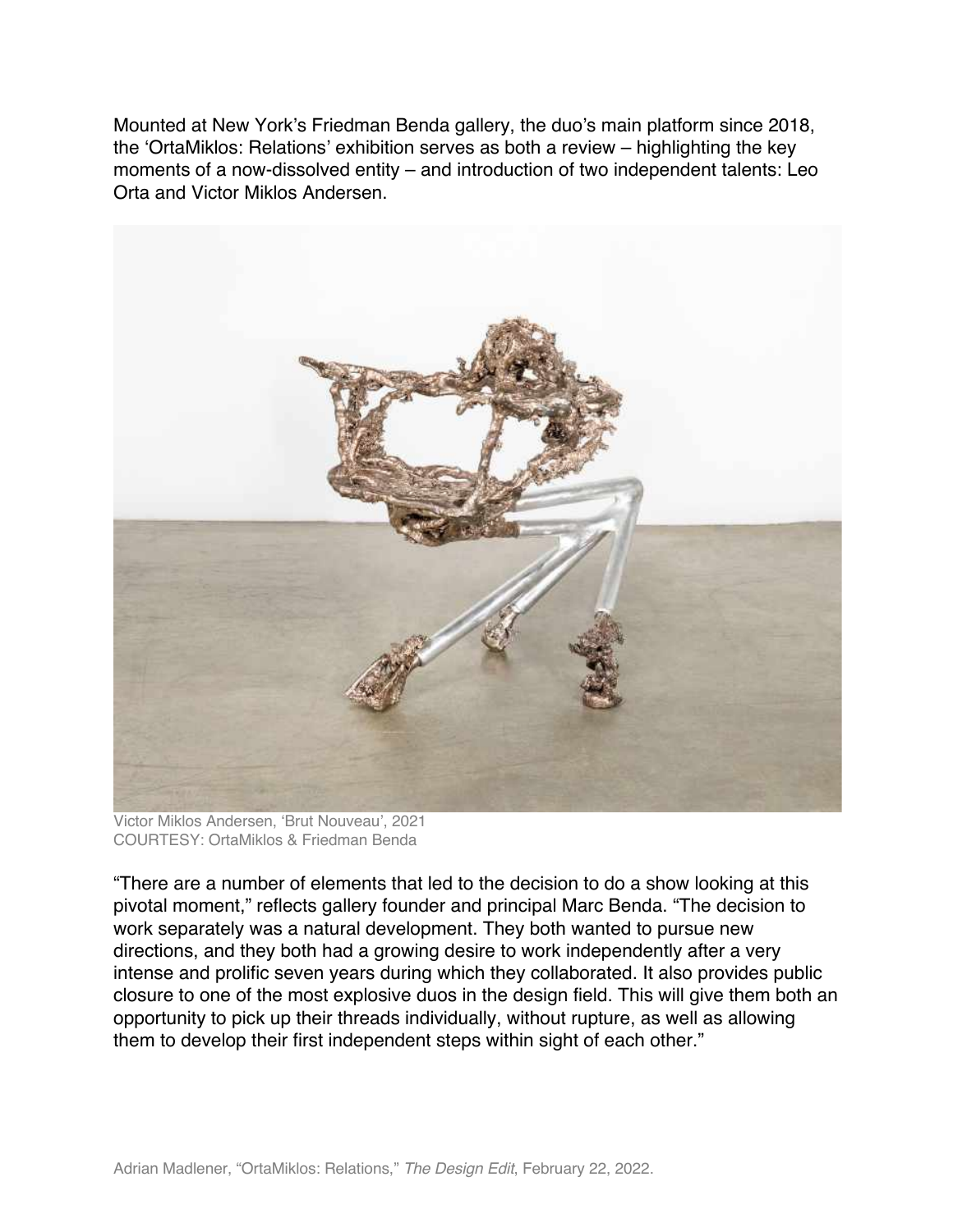

OrtaMiklos, 'Coral Ghost', 2021 COURTESY: OrtaMiklos & Friedman Benda

The young designers came up together and began collaborating while studying at the celebrated Design Academy Eindhoven, graduating just before the pandemic. Their particular blend of unconstrained experimentation, embodied critique, and an enfantterrible nature helped shape a facet of the contemporary collectible design landscape that is particularly prevalent today.

Their shared guerrilla-esque resolve not only manifested in how they carried themselves, but also in the amorphous furnishings and sculptures they collectively crafted using disparate high and low-end materials. Pulled from various sources of inspiration – nature, pop culture and design history, OrtaMiklos's other-worldly pieces have become the envy of a collector-base increasingly interested in acquiring works that demonstrate unabashed personal expression.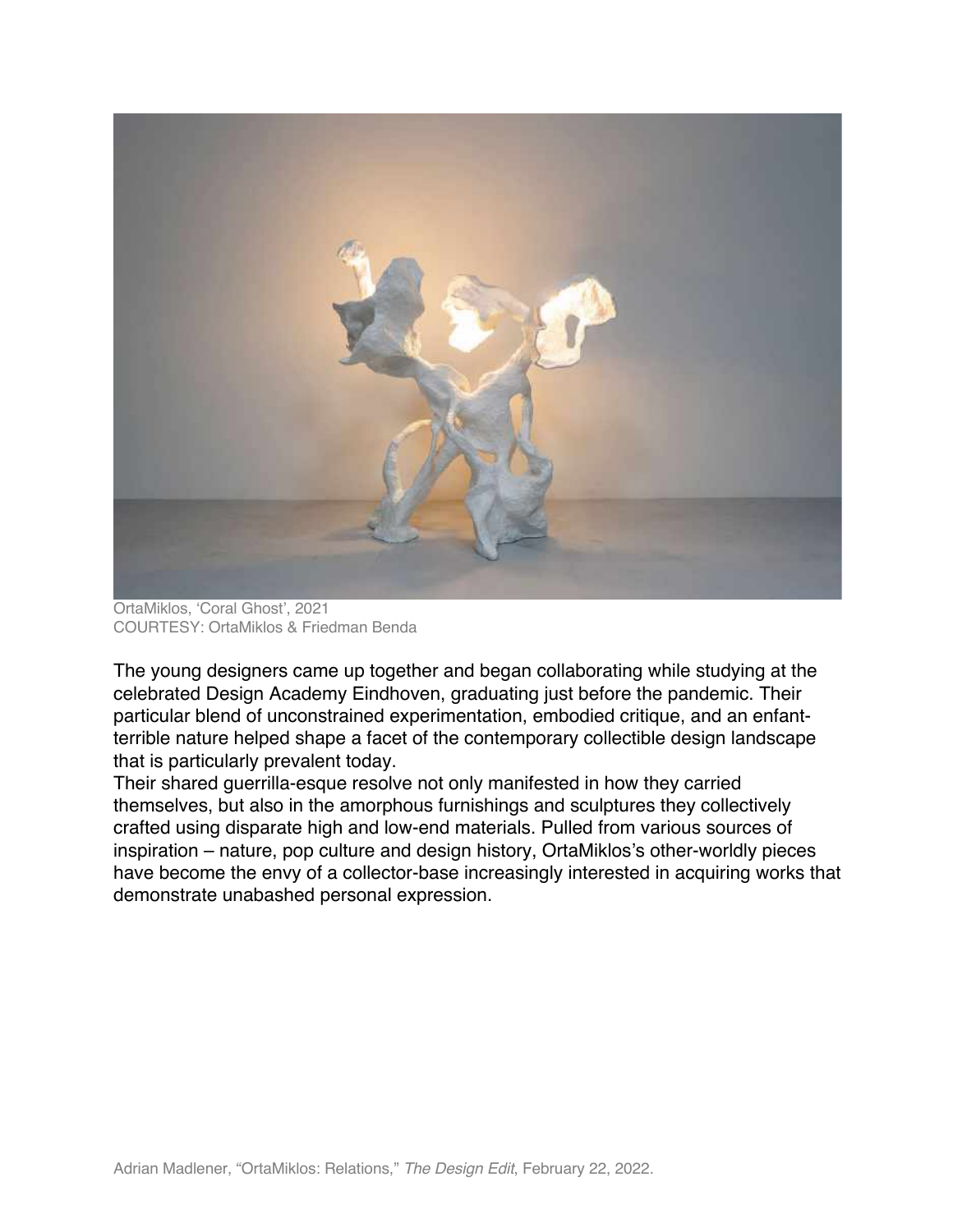

OrtaMiklos, 'Yellow Foot', 2021 COURTESY: OrtaMiklos & Friedman Benda

"OrtaMiklos always had an important performative component to its collaboration, one that at times superseded individual artworks," Benda adds. "In our last show, some of the works exhibited on the gallery floor were IRL props for a virtual 'occupation' of the Temple of Dendur at the Metropolitan Museum of Art. This sort of fluidity of thinking, making, the interaction between them and their public, the digital and the physical, is what made OrtaMiklos so relevant and exciting. The sheer capability to project, realise, materialise and manifest ideas was breathtaking. The duo is bringing this period to a close in full public view."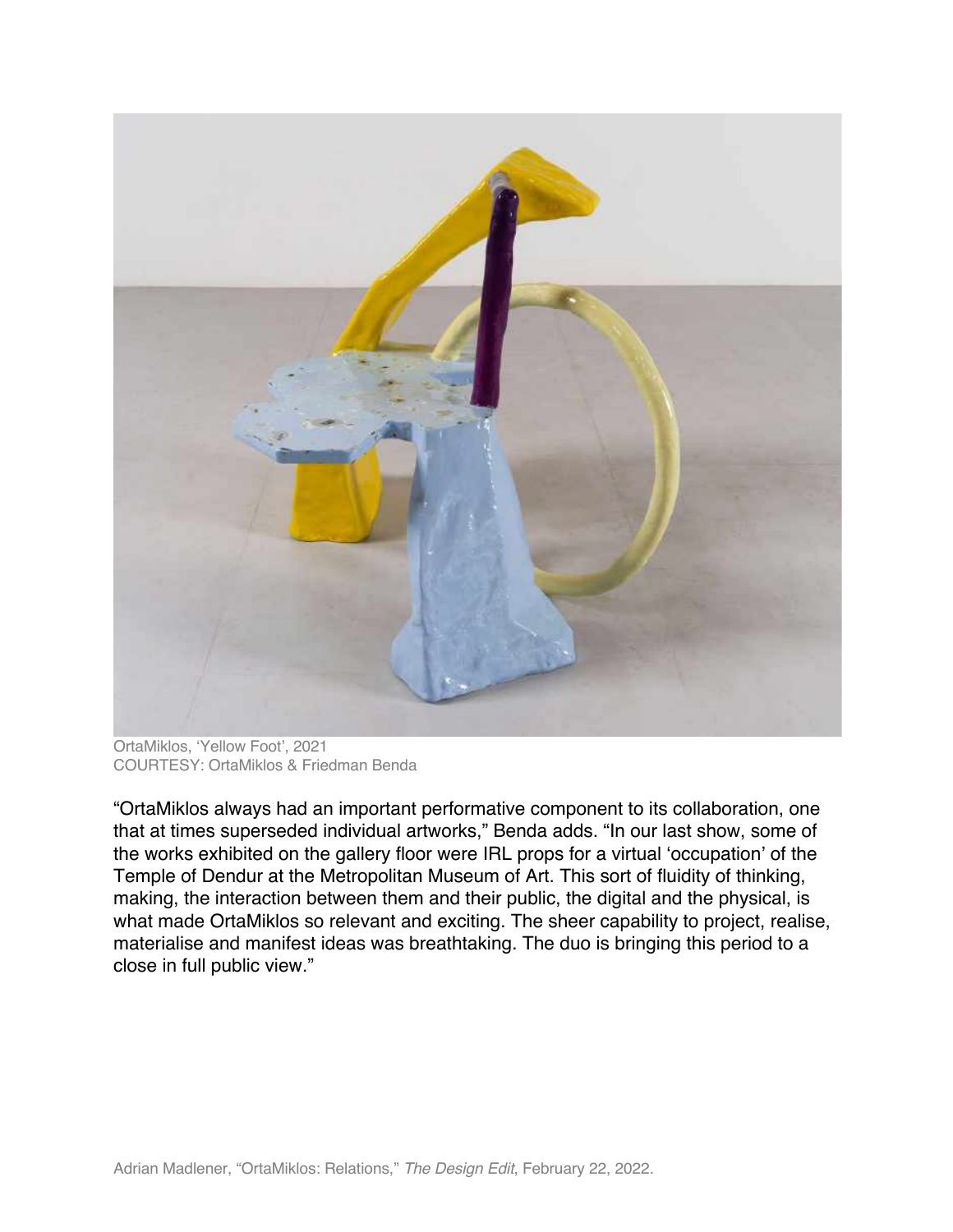

OrtaMiklos, 'The Thinker', 2021 COURTESY: OrtaMiklos & Friedman Benda

For the gallerist and his team, the show is less of a retrospective and more of a timeline, surveying points of collaboration, completion, and new beginnings. The show is broken up into three sections: works by OrtaMiklos alongside pieces from Orta and Miklos Andersen's independent studios. A few years in the making, the comprehensive showcase will both reveal the fruitful and transformative time the two shared and the nuanced distinctions in each of their individual outputs. Highlights include the pair's fibre-reinforced polyester, paint, and UV lacquered 'The Thinker Table' (2021), Miklos Andersen's cast bronze and foam 'Terraforming Body' shelf (2021), and Orta's fibrereinforced polyester 'Phoenix' chair (2021).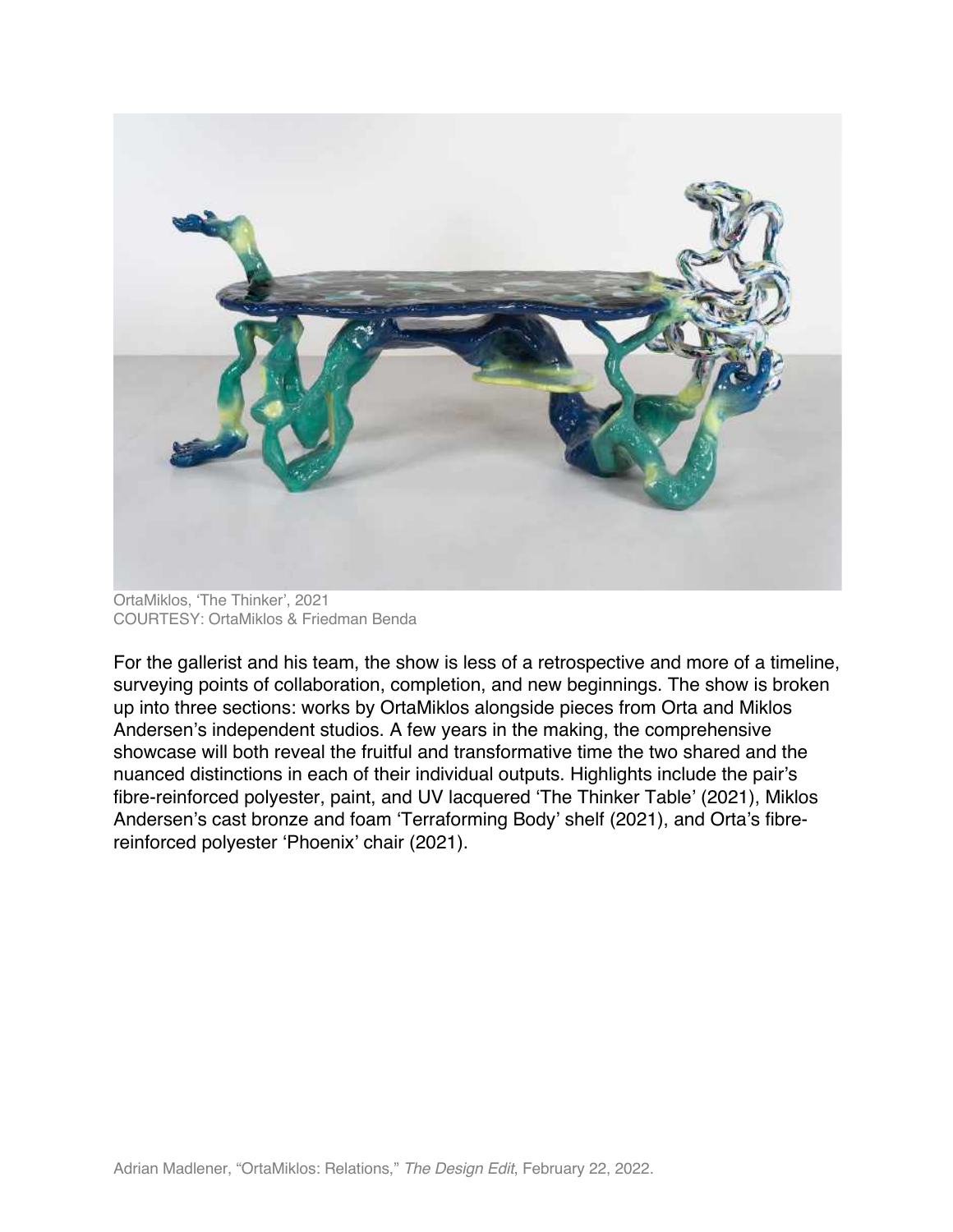

Leo Orta, 'Phoenix' chair, 2021 COURTESY: OrtaMiklos & Friedman Benda

"We were not standing on the same line of how to evolve," Orta candidly explains. "I wish we [had been] more transparent on what was and wasn't working: tasks, responsibilities, organisation and stress. Life is short and I want to make the most of it."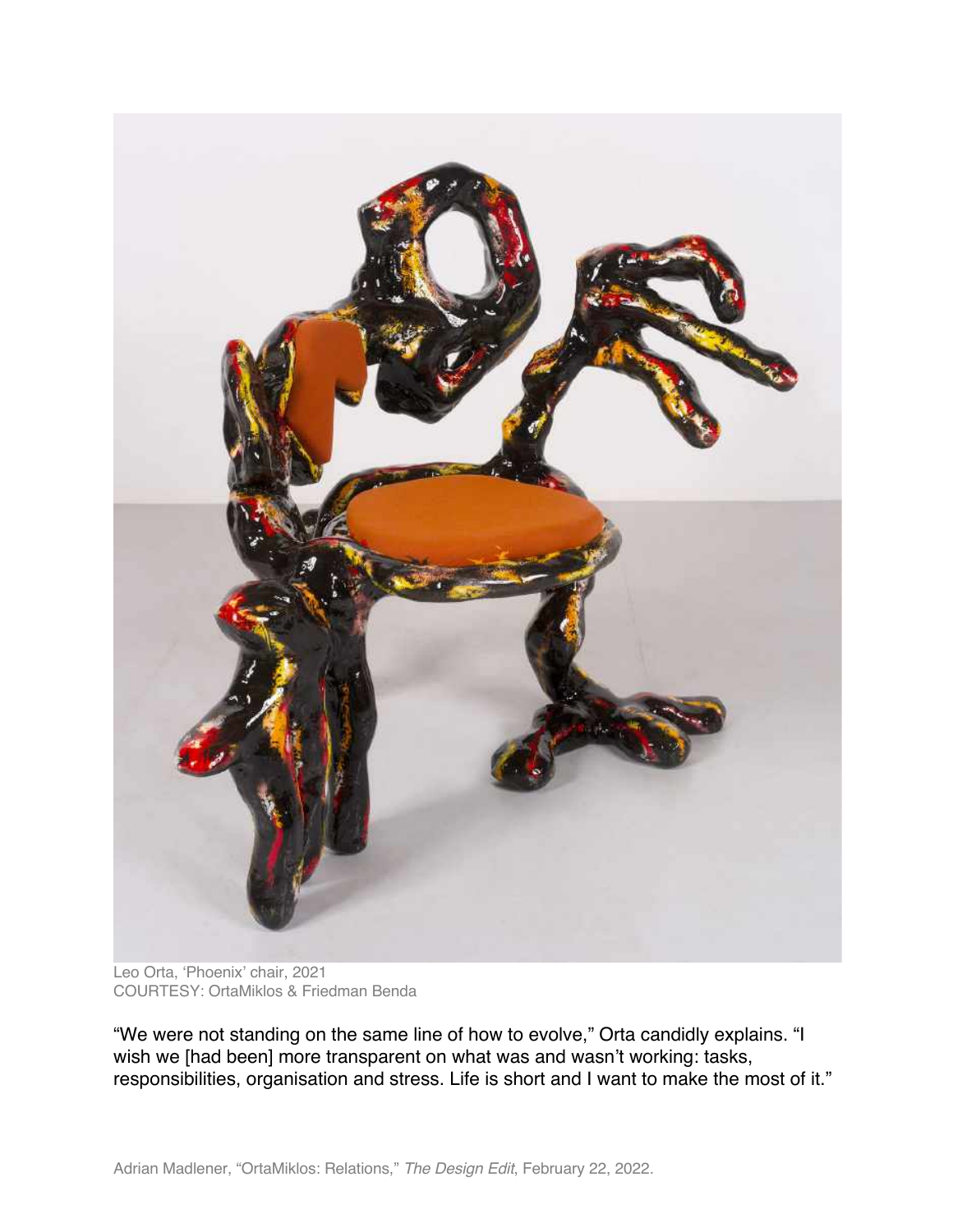

Leo Orta, 'La Fourmi (The Ant)', 2021 COURTESY: OrtaMiklos & Friedman Benda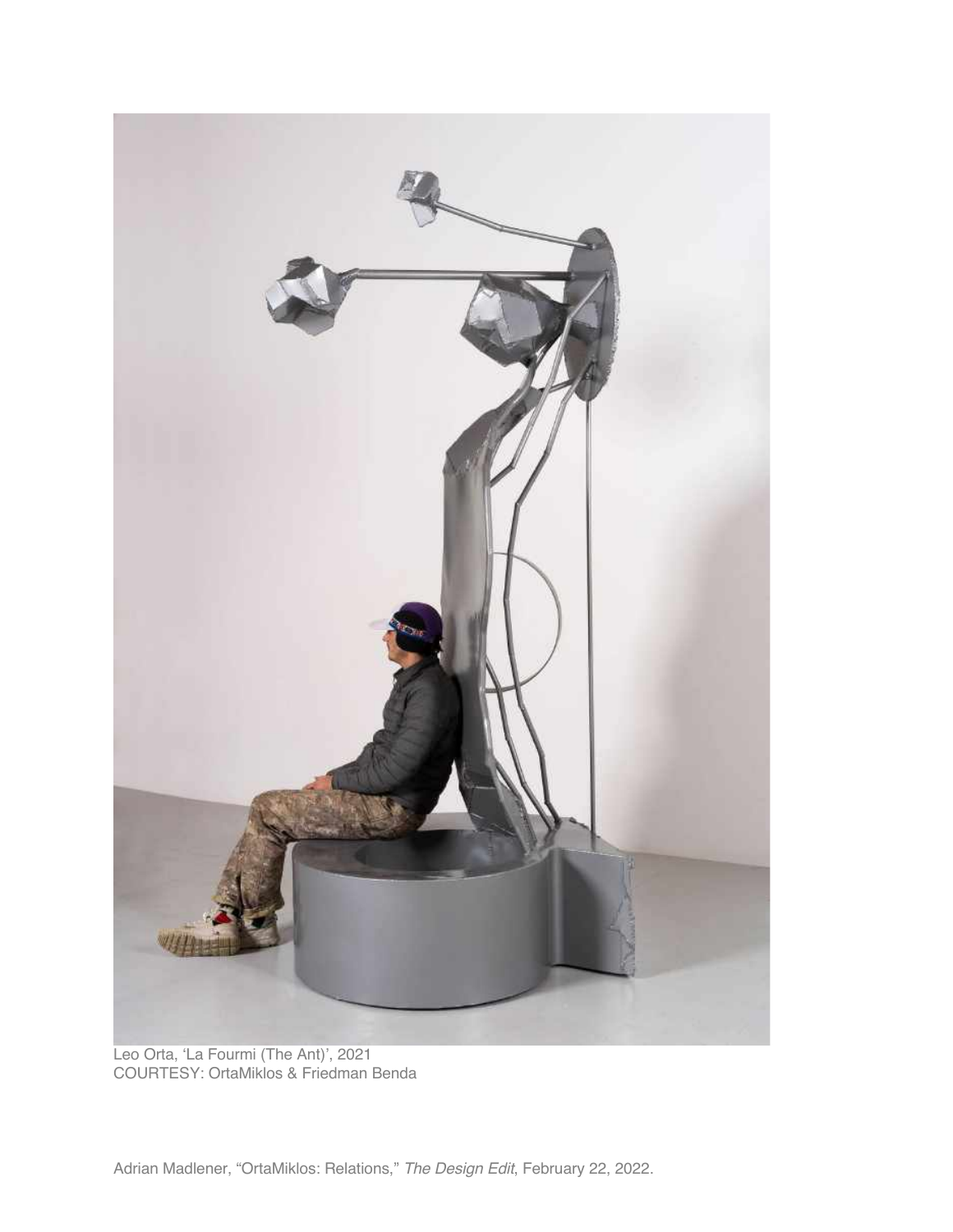In just a short seven years, many of which were still spent in school, the duo created a huge body of work, entered prestigious museum collections, and established a 6 person-strong practice. For Orta, this rapid expansion was perhaps too quick and accounted for a disconnection from the creative process. Business development and administration began to overshadow the duo's particularly hands-on design practice.



Leo Orta, 'La Fourmi (The Ant)', 2021 COURTESY: OrtaMiklos & Friedman Benda

"I'm moving towards a more balanced rhythm of work in which I can think, write, fund, produce and rest," he explains. "I'd like to follow three potential paths: the study of the subconscious, industrial heritage and biodiversity." Orta plans to repurpose a paper mill in suburban Paris to establish his new studio. Like many of his contemporaries operating today, a renewed understanding of sustainability, dynamic resourcefulness, mental health, and ecological cohabitation will become central preoccupations.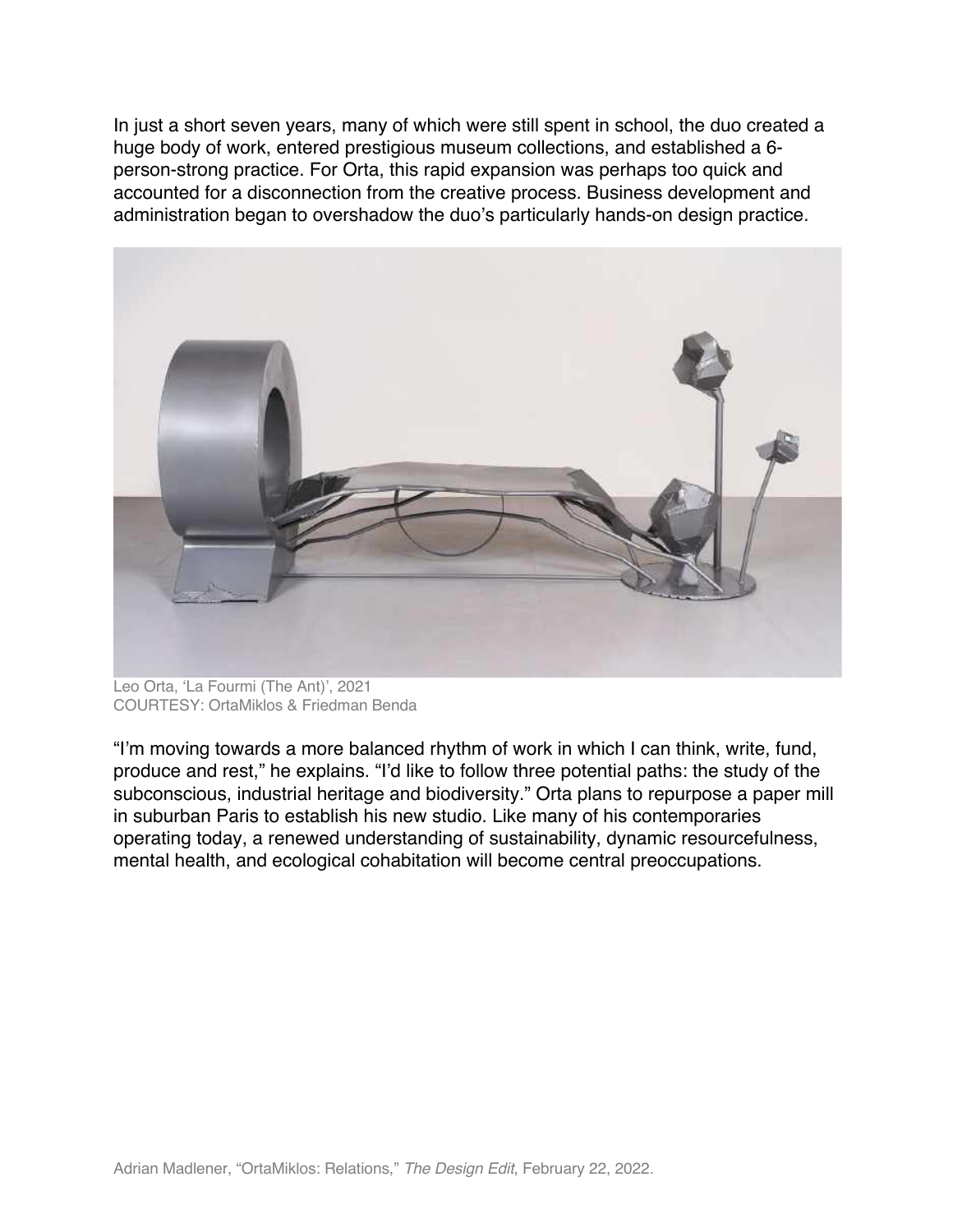

Victor Miklos Andersen, 'Camels and lollipops', 2021 COURTESY: OrtaMiklos & Friedman Benda

"I'll remember that we had a lot of fun," Miklos Andersen interjects. "Two creative minds and energies making work can help push borders and allow both to step out of their comfort zones. But unfortunately, I will also remember that it's not the easiest to have two egos. To work out different visions is a challenge. I'm pretty happy we lasted for all these years to achieve such great things."